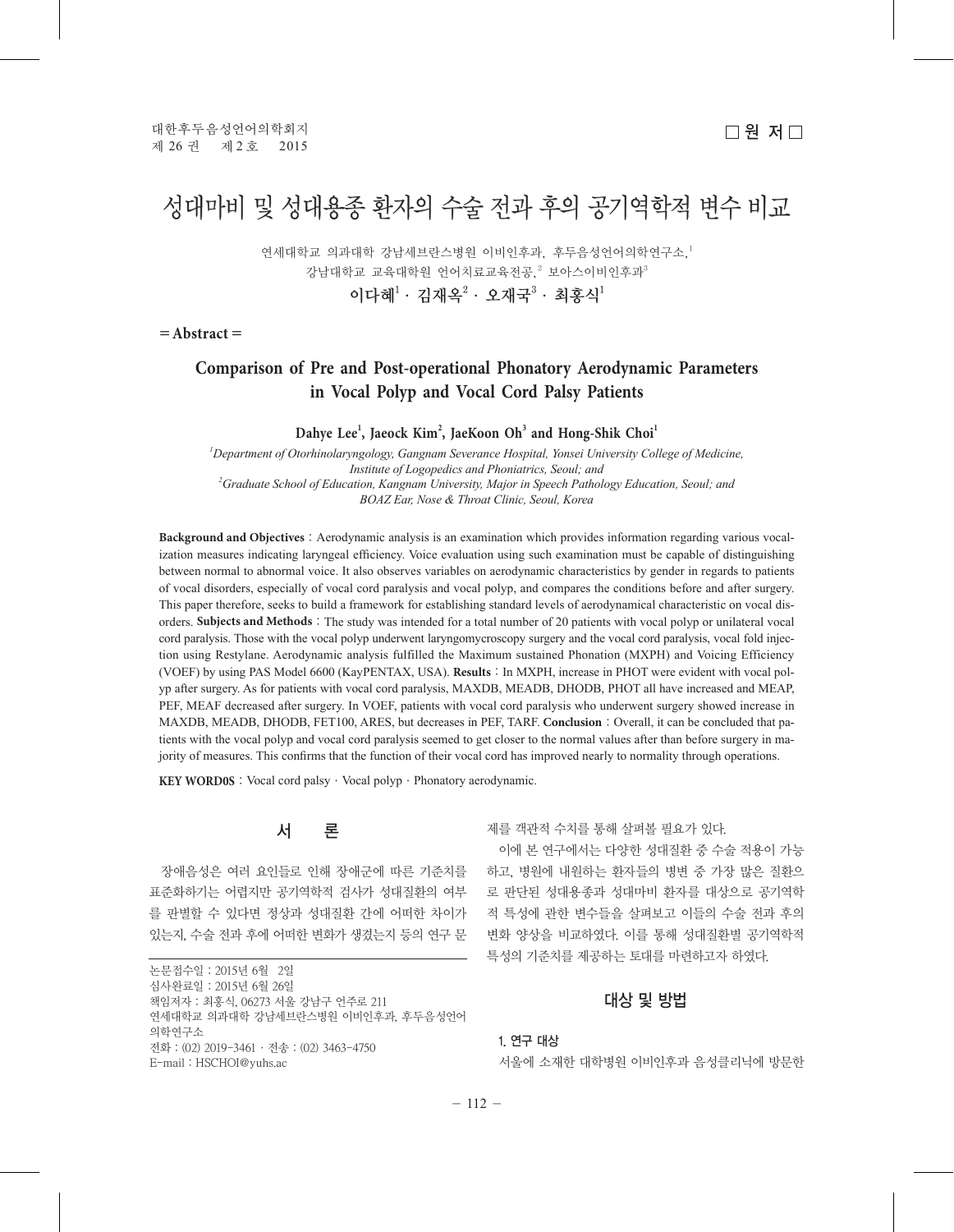성대용종 및 편측성 성대마비로 진단 받은 환자 각 10명씩 총 20명을 대상으로 모두 호흡기 질환이나 청각 장애 등 발성 에 영향을 주는 다른 질환이 없는 환자만을 포함시켰다. 편측 성 성대마비의 위치는 위치별 분포 중 가장 많은 부분을 차 지하는 부정중위(Paramedian)로 일치시켰다. 1) 성대용종 환 자의 나이는 평균 41.29±17.57세(18~73세), 성대마비 환자의 나이는 평균 50.60±14.22(38~65세)였다.

성대용종은 후두미세수술(laryngomycroscopy surgery), 성대마비는 RestylaneⓇ 주입술을 실시한 환자를 대상으로 하였다. 수술 후의 검사는 1~6개월(평균 2.5개월) 후에 진행하 였고, 6개월 이후에 검사한 환자는 제외시켰다. 또한 수술 이 외에 음성치료는 실시하지 않은 대상으로 하였다.

## 2. 연구 방법

공기역학적 검사는 PAS Model 6600(KayPENTAX, USA) 을 이용하여 최대연장발성(Maximum Sustained Phonation ; MXPH) 과제와 음성효율성(Voicing Efficiency ; VOEF) 과제 를 실시하였다.

Maximum Sustained Phonation 과제는 마스크를 얼굴에 밀착시킨 상태에서 숨을 크게 들이마신 후 모음 /a/를 최대 한 길게 발성하도록 하였다. 이때 평상시 말할 때의 편안한 높이와 크기로 수행할 것을 주지시켰다. 검사자가 시범을 보 였음에도 과한 긴장을 보이거나 수행을 어려워하는 환자는 집주소나 간단한 질문에 대한 대답을 요구하면서 편안한 발 성을 유도하였다. 또한 동양인은 코의 높낮이 때문에 마스크 를 밀착시켜도 코뼈 부분에서 공기가 샐 가능성이 있어 아래 물렁뼈로 이어지는 코뼈부터 시작해서 마스크를 최대한 밀착 시키도록 도와주었다.

Voicing Efficiency 과제는 일회용 플라스틱 튜브를 기기 에 연결시킨 후 마스크를 얼굴에 밀착시키고 끼워놓은 튜브 를 혀 위에 올려놓은 상태에서 /pa/를 한 호흡에 5번씩 총 3 번을 수행하도록 하였다. 이 때 환자가 튜브를 혀로 막거나 튜 브에 침이 들어가지 않도록 주지시켰으며, MXPH 과제와 마 찬가지로 편한 발성을 유도하는 것과 코뼈부터 마스크를 밀 착시키는 것을 동일하게 적용하였다.

MXPH 과제에서 살펴볼 수 있는 변수들은 최대음압(Maximum SPL ; MAXDB), 최소음압(Minimum SPL ; MINDB), 평균음압(Mean SPL ; MEADB), 음압범위(SPL Range ; RANDB), 유성음 산출 시 평균음압(Mean SPL during Voicing ; DHODB), 평균음도(Mean Pitch ; MEAP), 최대연장발 성시간(Phonation time ; PHOT), 최고호기류율(Peak Expiratory Airflow ; PEF), 평균호기류율(Mean Expiratory Airflow ; MEAF), 호기량(Expiratory Volume ; FVC) 등이며 VOEF 과제에서 살펴볼 수 있는 변수들은 최대음압(Maximum SPL ; MAXDB), 평균음압(Mean SPL ; MEADB), 유 성음 산출 시 평균음압(Mean SPL during Voicing ; DHODB), 평균음도(Mean Pitch ; MEAP), 음도범위(Pitch Range ; RA-NP), 호기류지속시간(Expiratory Airflow Duration ; FET100), 최고성문하압(Peak Air Pressure ; RAP), 평균성문하압(Mean Peak Air Pressure ; MPAP), 최고호기류율(Peak Expiratory Airflow ; PEF), 표적호기류율(Target Airflow ; TARF), 호 기량(Expiratory Volume ; FVC), 유성음 산출 시 평균호기류 율(Mean Airflow During Voicing ; MFPHO), 공기역학(Aerodynamic Power ; APOW), 성문저항(Aerodynamic Resistance ; ARES), 음성효율성(Aerodynamic Efficiency ; AEFF)이다.

검사 수행 시 MXPH 과제와 VOEF 과제 모두 3회 반복 시 행하여 각 측정치들의 평균값을 산출한 후 수술 전과 후의 평균을 비교하기 위해 paired sample t-test를 사용하였다.

### 결 과

#### 1. MXPH 과제

MXPH 과제에 대한 수술 전과 후의 공기역학적 변수를 비 교한 결과, Table 1과 같이 성대용종 환자에서 수술 후 PHOT 가 증가하였다(t=-2.43, p=.02).

성대마비 환자는 수술 전보다 수술 후에 MAXDB(t=-2.19, p=.03), MEADB(t=-2.08, p=.04), DHODB(t=-2.06, p=.04), PHOT(t=-3.07, p=.01)가 증가하였고, MEAP(t=1.05, p=.02), PEF(t=2.48, p=.02), MEAF(t=2.44, p=.02)는 감소하였다 (Table 2).

#### 2. VOEF 과제

VOEF 과제에 대한 수술 전과 후의 공기역학적 변수들은 Table 3과 4에 제시하였다. 수술 전과 후를 비교한 결과, 성 대용종 환자는 수술 후에 유의미한 차이를 보이는 변수가 없 었다.

성대마비 환자는 수술 후 MAXDB(t=-2.10, p=.04), MEADB  $(t=-2.21, p=.03)$ , DHODB $(t=-2.43, p=.02)$ , FET100 $(t=-2.54,$ p=.01), ARES(t=-2.09, p=.04)이 증가하였고, PEF(t=2.18, p=.03), TARF(t=2.09, p=.04)가 감소하였다.

### 고 찰

성대질환은 그 종류가 다양하고 동일한 병변이라 하더라 도 크기와 위치, 기타 양상 등에 따른 변이성이 높으나 병변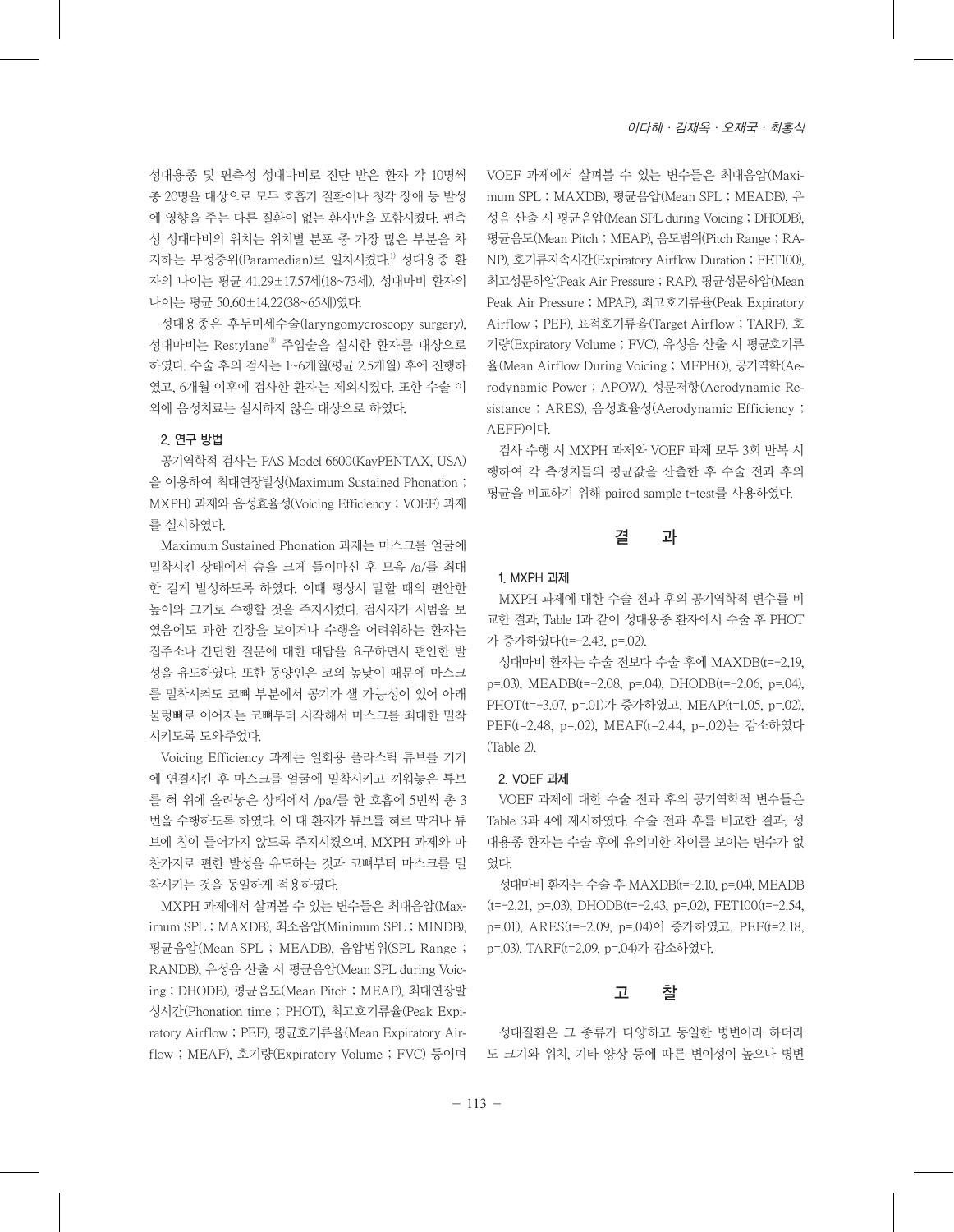| <b>MXPH</b>  | Unit       | Pre-operation  |                 | Post-operation |                  |         |      |
|--------------|------------|----------------|-----------------|----------------|------------------|---------|------|
|              |            | M(SD)          | Range           | M(SD)          | Range            |         | р    |
| <b>MAXDB</b> | dB         | 83.50 (3.69)   | $39.20 - 73.61$ | 84.15 (4.02)   | 77.10-90.66      | $-0.53$ | 0.59 |
| <b>MINDB</b> | dB         | 61.37(8.27)    | $39.61 - 74.42$ | 64.93(7.41)    | 43.95 - 78.21    | $-1.43$ | 0.16 |
| <b>MEADB</b> | dB         | 78.78 (3.22)   | $72.43 - 85.10$ | 79.97 (3.56)   | 73.32-86.82      | $-1.10$ | 0.27 |
| <b>RANDB</b> | dB         | 22.12(9.69)    | $8.69 - 48.92$  | 19.30 (8.22)   | $8.82 - 43.12$   | $-0.09$ | 0.32 |
| <b>DHODB</b> | dB         | 79.07 (3.43)   | $72.46 - 85.52$ | 80.07 (3.62)   | 73.46-87.18      | $-0.91$ | 0.36 |
| <b>MEAP</b>  | Hz         | 155.99 (40.82) | 98.62-222.97    | 154.05 (44.68) | $92.99 - 227.18$ | 0.14    | 0.87 |
| PHOT         | sec        | 9.94(2.94)     | $6.49 - 16.68$  | 13.36(5.54)    | $4.77 - 29.70$   | $-2.43$ | 0.02 |
| PEF          | Liters/sec | 0.26(0.16)     | $0.03 - 0.59$   | 0.18(0.11)     | $0.04 - 0.34$    | 1.84    | 0.73 |
| <b>MEAF</b>  | Liters/sec | 0.15(0.07)     | $0.01 - 0.33$   | 0.10(0.06)     | $0.03 - 0.25$    | 2.15    | 0.38 |
| <b>FVC</b>   | Liters     | 1.61(0.90)     | $0.11 - 3.32$   | 1.46(1.16)     | $0.27 - 3.88$    | 0.48    | 0.63 |

**Table 1.** Difference of aerodynamic parameters in MXPH by vocal polyp pre and post-operation

MXPH : maximum phonation time, M : mean, SD : standard deviation, MAXDB : Maximum SPL, MINDB : Minimum SPL, MEADB : Mean SPL, RANDB : SPL Range, DHODB : Mean SPL during Voicing, MEAP : Mean Pitch, PHOT : Phonation time, PEF : Peak Expiratory Airflow, MEAF : Mean Expiratory Airflow, FVC : Expiratory Volume

**Table 2.** Difference of aerodynamic parameters in MXPH by VCP pre and post-operation

| <b>MXPH</b>  | Unit       | Pre-operation  |                 | Post-operation |                  |         |      |
|--------------|------------|----------------|-----------------|----------------|------------------|---------|------|
|              |            | M(SD)          | Range           | M(SD)          | Range            |         | р    |
| <b>MAXDB</b> | dB         | 79.44 (4.46)   | 70.70-87.85     | 82.47 (4.26)   | 75.80-90.54      | $-2.19$ | 0.03 |
| <b>MINDB</b> | dB         | 57.09 (5.98)   | $47.16 - 68.20$ | 61.13(7.84)    | $44.75 - 75.42$  | $-1.83$ | 0.07 |
| <b>MEADB</b> | dB         | 73.48 (5.52)   | $62.70 - 81.58$ | 76.99 (5.09)   | $67.01 - 87.57$  | $-2.08$ | 0.04 |
| <b>RANDB</b> | dB         | 22.35(7.46)    | $2.80 - 37.05$  | 21.37(7.09)    | 13.38-32.05      | 0.42    | 0.06 |
| <b>DHODB</b> | dB         | 73.79 (5.58)   | $65.72 - 82.71$ | 77.24 (4.96)   | 67.16-87.59      | $-2.06$ | 0.04 |
| <b>MEAP</b>  | Hz         | 177.61 (39.76) | 115.48-239.44   | 164.99 (35.97) | $89.40 - 223.73$ | 1.05    | 0.02 |
| PHOT         | sec        | 4.40(4.43)     | $0.10 - 10.15$  | 9.12(5.25)     | $2.01 - 20.02$   | $-3.07$ | 0.01 |
| <b>PEF</b>   | Liters/sec | 0.48(0.46)     | $0.05 - 1.78$   | 0.21(0.13)     | $0.07 - 0.53$    | 2.48    | 0.02 |
| <b>MEAF</b>  | Liters/sec | 0.32(0.31)     | $0.03 - 1.15$   | 0.13(0.11)     | $0.02 - 0.47$    | 2.44    | 0.02 |
| <b>FVC</b>   | Liters     | 1.00(0.88)     | $0.10 - 3.03$   | 1.16(0.95)     | $0.14 - 3.08$    | $-0.56$ | 0.57 |

MXPH : maximum phonation time, M : mean, SD : standard deviation, MAXDB : Maximum SPL, MINDB : Minimum SPL, MEADB : Mean SPL, RANDB : SPL Range, DHODB : Mean SPL during Voicing, MEAP : Mean Pitch, PHOT : Phonation time, PEF : Peak Expiratory Airflow, MEAF : Mean Expiratory Airflow, FVC : Expiratory Volume

에 따라 동일한 추이를 보이는 공기역학적 특성이 있을 것이 다. 이에 본 연구는 성대질환 중 수술에 의해 음성이 호전되 는 성대용종과 성대마비 환자의 공기역학적 특성을 살펴보 고, 이 질환들의 공기역학적 특성이 수술에 의해 어떻게 변화 하는지를 비교해 보기 위하여 PAS Model 6600을 이용하여 MXPH 과제와 VOEF 과제를 실시하였으며, 이 때 측정되는 공기역학적 변수들을 분석하였다.

성대용종의 경우, 두 과제에서 수술 전과 비교하여 수술 후 에 수치가 증가한 변수는 PHOT로 수술 전 평균 9.94초에서 수술 후 13.36초로 유의미하게 증가하였다. 또한 유의미한 차 이는 없었지만 호기류율 관련 변수인 PEF를 살펴보면 수술 전 0.26 L/sec에서 수술 후 0.18 L/sec로 감소하였다. 성대 양쪽의 불균형한 무게 차이로 인한 불규칙하고 불완전한 성 대 접촉으로 성대진동 시 성대 사이로 빠져나가는 공기가 많 은 성대용종 환자 모두에서 최대연장발성시간이 길어지고 호기류율이 감소한 것은 수술 전 성대가 불완전하게 닫히면

서 성문에서 밖으로 나오는 기류의 양이 많았다가 수술 후 성대접촉이 향상되어 정상치에 가까워졌기 때문으로 보인다. 성대마비에서 수술 전보다 수술 후에 수치가 증가한 공기역 학적 변수는 MAXDB, MEADB, DHODB, PHOT, FET100, ARES이었고, 수술 후에 수치가 감소한 변수는 MEAP, PEF, MEAF, TARF 였다. 성대마비로 인해 발성 시 성대접촉 이 감소하면서 음성을 산출할 때 성문하압을 증가시켜도 위 치에너지에서 운동에너지로의 전환이 어렵기 때문에 기도 내 압력이 상승되기 어려워져 음성 강도가 높아지지 않지만<sup>2)</sup> 수술 후에는 성문저항이 증가하면서 적은 성문하압으로도 높은 음압을 산출할 수 있었다. 또한 PEF, MEAF, TARF은 수술 전 각각 0.48 L/sec, 0.32 L/sec, 0.35 L/sec였는데 수술 후 0.21 L/sec, 0.13 L/sec, 0.17 L/sec로 많게는 0.27 L/sec가 감소하였다. 이는 수술 전 불완전 접촉에 의해 성대 사이로 많은 양의 공기가 빠져나갔다가 수술 후 성대접촉이 최대한 높아져 기류가 감소한 것으로 정상음성에서 측정된 정상치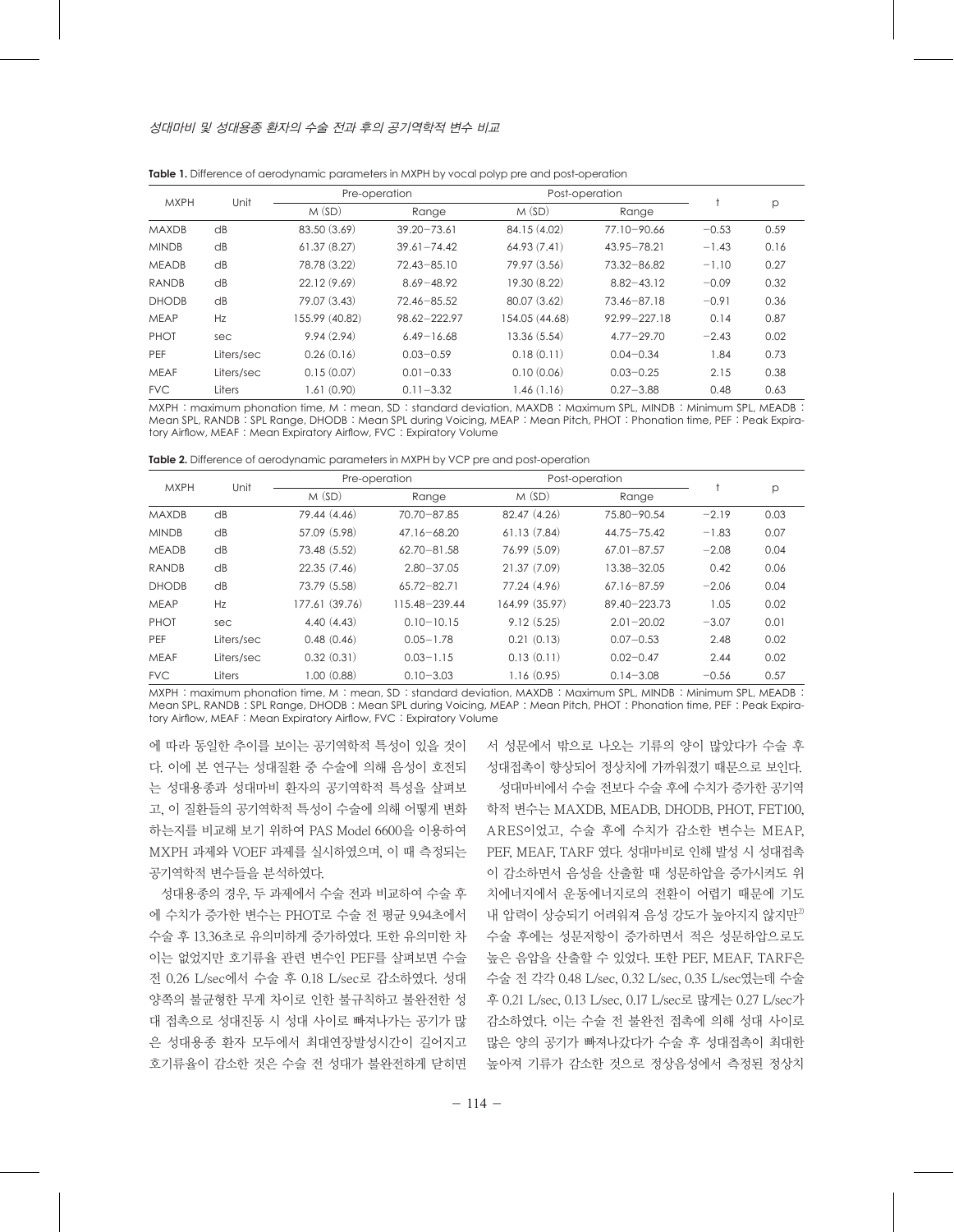| <b>VOEF</b>   | Unit                | Pre-operation    |                | Post-operation  |                |         |      |
|---------------|---------------------|------------------|----------------|-----------------|----------------|---------|------|
|               |                     | M(SD)            | Range          | M(SD)           | Range          |         | p    |
| <b>MAXDB</b>  | dB                  | 83.51(3.81)      | 78.77-90.10    | 84.22 (3.85)    | 75.98-91.57    | $-0.58$ | 0.56 |
| <b>MEADB</b>  | dB                  | 81.28 (3.90)     | 73.64-87.73    | 82.17 (3.78)    | 74.67-89.42    | $-0.73$ | 0.46 |
| <b>DHODB</b>  | dB                  | 81.27 (3.90)     | 73.77-87.73    | 82.09 (3.58)    | 74.67-87.88    | $-0.69$ | 0.49 |
| <b>MEAP</b>   | Hz                  | 154.70 (39.91)   | 104.17-220.23  | 155.14 (42.76)  | 97.83-217.18   | $-0.03$ | 0.97 |
| <b>RANP</b>   | Hz                  | 9.64(8.88)       | $1.71 - 40.69$ | 7.34(7.04)      | $2.33 - 11.84$ | 0.91    | 0.36 |
| <b>FET100</b> | sec                 | 0.88(0.23)       | $0.53 - 1.51$  | 0.99(0.21)      | $0.61 - 1.28$  | $-1.58$ | 0.12 |
| <b>RAP</b>    | cm H <sub>2</sub> 0 | 7.94(2.09)       | $5.04 - 12.25$ | 6.93(1.82)      | $3.95 - 10.57$ | 1.62    | 0.11 |
| <b>MPAP</b>   | cm H <sub>2</sub> 0 | 6.91(1.74)       | $4.76 - 11.00$ | 0.06(1.78)      | $3.13 - 9.95$  | 1.52    | 0.13 |
| PEF           | Liters/sec          | 0.20(0.15)       | $0.03 - 0.46$  | 0.15(0.11)      | $0.01 - 0.55$  | 1.09    | 0.28 |
| <b>TARF</b>   | Liters/sec          | 0.16(0.12)       | $0.01 - 0.50$  | 0.12(0.10)      | $0.01 - 0.48$  | 1.02    | 0.31 |
| <b>FVC</b>    | Liters              | 0.14(0.10)       | $0.01 - 0.35$  | 0.12(0.11)      | $0.01 - 0.53$  | 0.36    | 0.72 |
| <b>MFPHO</b>  | Liters/sec          | 0.17(0.12)       | $0.01 - 0.49$  | 0.12(0.10)      | $0.01 - 0.47$  | 1.33    | 0.19 |
| <b>APOW</b>   | watts               | 0.12(0.11)       | $0.02 - 0.44$  | 0.07(0.07)      | $0.01 - 0.35$  | 1.34    | 0.18 |
| ARES          | $dyne\cdot sec/cm5$ | 90.99 (104.55)   | 17.78-402.78   | 89.72 (88.21)   | 15.48-220.05   | 0.04    | 0.96 |
| <b>AEFF</b>   | p.p.m               | 577.33 (1278.43) | 46.72-5916.93  | 664.68 (684.21) | 156.61-2762.15 | $-0.26$ | 0.78 |

**Table 3.** Difference of aerodynamic parameters in VOEF by vocal polyp pre and post-operation

VOEF : voicing efficiency, M : mean, SD : standard deviation, MAXDB : Maximum SPL, MEADB : Mean SPL, DHODB : Mean SPL during Voicing, MEAP : Mean Pitch, RANP : Pitch Range, FET10 : Expiratory Airflow Duration, RAP : Peak Air Pressure, MPAP : Mean Peak Air Pressure, PEF : Peak Expiratory Airflow, TARF : Target Airflow, FVC : Expiratory Volume, MFPHO : Mean Airflow During Voicing, APOW : Aerodynamic Power, ARES : Aerodynamic Resistance, AEFF : Aerodynamic Efficiency, p.p.m : parts per million

|  |  | <b>Table 4.</b> Difference of aerodynamic parameters in VOEF by VCP pre and post-operation |
|--|--|--------------------------------------------------------------------------------------------|
|--|--|--------------------------------------------------------------------------------------------|

| <b>VOEF</b>  | Unit                   | Pre-operation   |                  | Post-operation  |                  |         |      |
|--------------|------------------------|-----------------|------------------|-----------------|------------------|---------|------|
|              |                        | M(SD)           | Range            | M(SD)           | Range            |         | p    |
| <b>MAXDB</b> | dB                     | 79.52 (5.19)    | 73.24-89.36      | 82.82 (4.70)    | 74.83-91.17      | $-2.10$ | 0.04 |
| <b>MEADB</b> | dB                     | 76.40 (6.00)    | $65.10 - 88.36$  | 80.19(4.74)     | $70.71 - 89.34$  | $-2.21$ | 0.03 |
| <b>DHODB</b> | dB                     | 76.40 (6.01)    | 65.08-88.36      | 80.68 (5.08)    | 74.10-89.34      | $-2.43$ | 0.02 |
| <b>MEAP</b>  | Hz                     | 173.95 (49.24)  | $90.94 - 258.33$ | 173.82 (37.53)  | 103.42-236.38    | 0.01    | 0.99 |
| <b>RANP</b>  | <b>Hz</b>              | 48.58 (60.83)   | $3.88 - 208.40$  | 29.55 (41.62)   | $4.84 - 140.34$  | 1.15    | 0.25 |
| FET100       | sec                    | 0.76(0.26)      | $0.46 - 1.19$    | 0.97(0.26)      | $0.63 - 1.47$    | $-2.54$ | 0.01 |
| RAP          | cm H <sub>2</sub> 0    | 8.92(4.10)      | $2.86 - 17.35$   | 8.49(2.73)      | $4.47 - 14.76$   | 0.39    | 0.69 |
| <b>MPAP</b>  | cm H <sub>2</sub> 0    | 7.87(3.77)      | $2.71 - 15.62$   | 7.60(2.62)      | $3.88 - 13.70$   | 0.25    | 0.79 |
| PEF          | Liters/sec             | 0.45(0.43)      | $0.04 - 1.43$    | 0.21(0.21)      | $0.02 - 1.00$    | 2.18    | 0.03 |
| <b>TARF</b>  | Liters/sec             | 0.35(0.33)      | $0.03 - 1.17$    | 0.17(0.18)      | $0.02 - 0.86$    | 2.09    | 0.04 |
| <b>FVC</b>   | Liters                 | 0.26(0.24)      | $0.03 - 0.87$    | 0.17(0.17)      | $0.02 - 0.73$    | 1.35    | 0.18 |
| <b>MFPHO</b> | Liters/sec             | 0.34(0.32)      | $0.03 - 1.11$    | 0.33(0.74)      | $0.02 - 3.40$    | 0.04    | 0.96 |
| <b>APOW</b>  | watts                  | 0.32(0.41)      | $0.01 - 1.75$    | 0.14(0.21)      | $0.01 - 1.02$    | 1.71    | 0.09 |
| ARES         | $dyne\text{·sec/cm}^3$ | 54.83 (54.28)   | $3.98 - 185.86$  | 128.75 (147.94) | $13.91 - 423.34$ | $-2.09$ | 0.04 |
| <b>AEFF</b>  | p.p.m                  | 249.83 (469.71) | $2.74 - 1811.64$ | 540.56 (935.64) | 24.64-4022.11    | $-1.24$ | 0.22 |

VOEF : voicing efficiency, M : mean, SD : standard deviation, MAXDB : Maximum SPL, MEADB : Mean SPL, DHODB : Mean SPL during Voicing, MEAP : Mean Pitch, RANP : Pitch Range, FET10 : Expiratory Airflow Duration, RAP : Peak Air Pressure, MPAP : Mean Peak Air Pressure, PEF : Peak Expiratory Airflow, TARF : Target Airflow, FVC : Expiratory Volume, MFPHO : Mean Airflow During Voicing, APOW : Aerodynamic Power, ARES : Aerodynamic Resistance, AEFF : Aerodynamic Efficiency, p.p.m : parts per million

#### 와 매우 유사한 수치를 보여준다. 3)

성대마비 환자는 수술 후에 PHOT가 증가하였다. 그러나 수술 후에 증가한 PHOT는 정상음성 산출에서 보이는 정상 치나 본 연구의 성대용종의 측정치에 비해서는 낮은 수치를 보였다. 수술 전 평균 4.40초에서 수술 후에는 9.12초로 일반 적인 정상 평균치 21초3에 비해 현저히 낮은 수치이다. 이는 화에서도 볼 수 있다.

성대마비가 수술에 의해서도 성대 진동시 완전한 성대 접촉 이 이루어지기는 어려움을 시사한다. 성대마비 환자에서 수 술 후 음압, 호기류율, 최대발성시간 등이 증가한 것은 앞에 서도 설명한 바와 같이 성대접촉이 증가하였기 때문이며 이는 MPAP을 TARF로 나눈 뒤 0.9806을 곱한 값인 ARES의 변